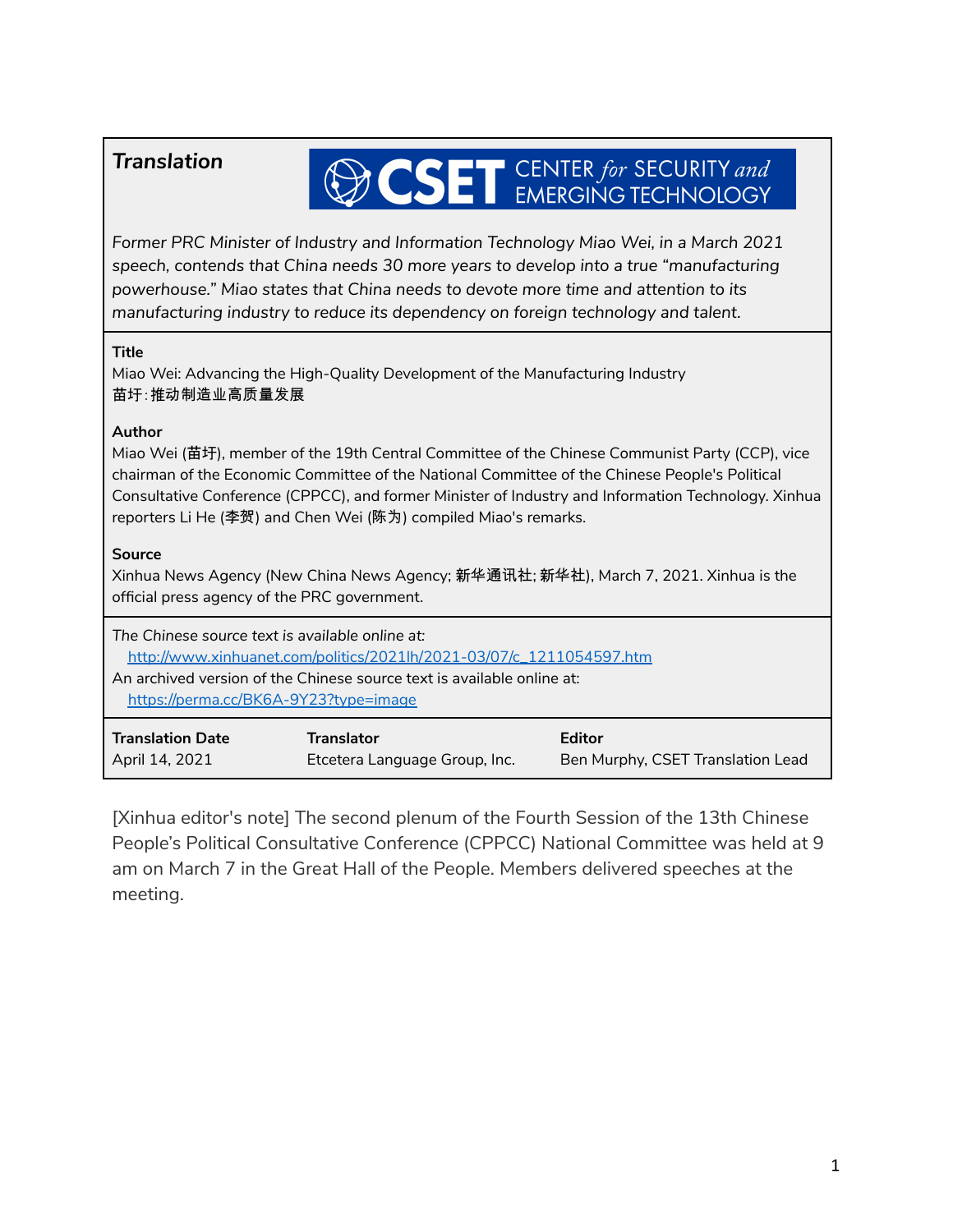

We must maintain strategic determination and strategic clarity, deeply understand the gaps and deficiencies, set goals and not relax, and make greater efforts to promote the high-quality development of the manufacturing industry

> - Remarks issued at the Fourth Session of the 13th CPPCC **National Committee on March 7**

Prepared by Xinhua News Agency reporters Li He and Chen Wei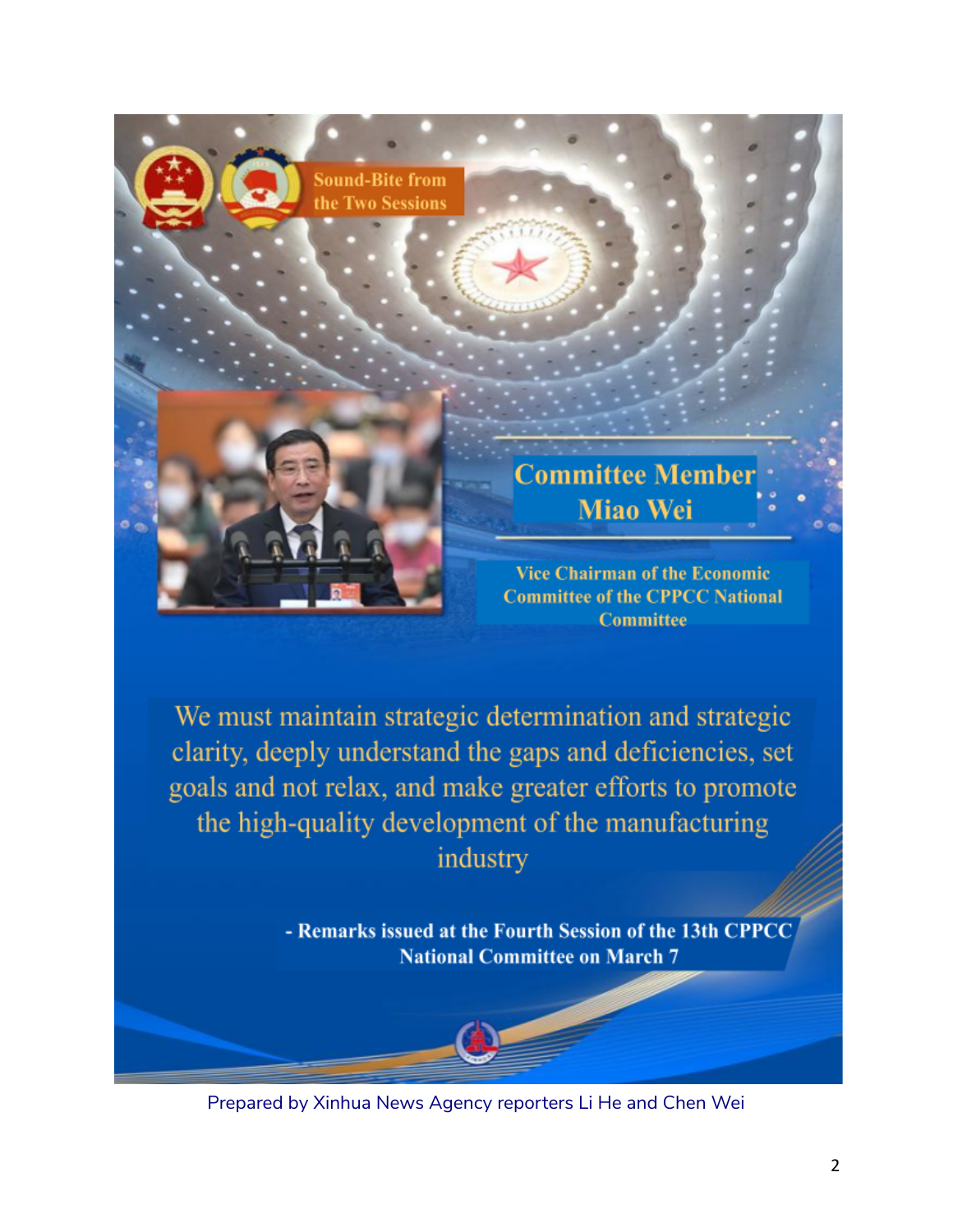### **Miao Wei, member of the 19th Central Committee of the Chinese Communist Party (CCP), vice chairman of the Economic Committee of the National Committee of the CPPCC, and former Minister of Industry and Information Technology**

Promoting the high-quality development of the manufacturing industry is a major strategic task in China's economic development at present and in the future. In the four-echelon pattern of global manufacturing, China is in the third echelon, and it will take at least 30 years to achieve the goal of [building China into] a manufacturing powerhouse. 1 In recent years, China's manufacturing industry has made great achievements, but the tendency towards "big but not strong" and "complete but not good" (全而不优) has not been fundamentally changed. Basic capabilities are still weak, key and core technologies are controlled by others (受制于人), and the risk of "bottlenecks" ("卡脖子") and "chain drops" ("掉链子") has increased significantly. The premature and rapid decline of the manufacturing industry's share of GDP will not only drag down current economic growth and affect urban employment, but will also bring potential industrial safety hazards and weaken China's capacity to counter economic risks and its international competitiveness. As we enter the new stage of development, implement the new development concept, and build the new development pattern, it is essential that we accelerate the high-quality development of the manufacturing industry. We must maintain strategic determination and strategic clarity, deeply understand the gaps and deficiencies, set goals and not relax, and make greater efforts to promote the high-quality development of the manufacturing industry. Here are several thoughts and suggestions.

First, we must further unify our ideological understanding of the high-quality development of the manufacturing industry. In the fight against COVID-19, China's manufacturing system as a whole has played an integral role, once again proving the importance of manufacturing to the development and security of great powers (大国). It should be said that in recent years, all parties have greatly increased their attention to and support for the development of the manufacturing industry, but society as a whole has not fully reached a consensus on accelerating the development of the manufacturing industry. There is still a certain market for viewpoints and opinions that ignore the transformation and upgrading of traditional industries, or use service industries to replace manufacturing to drive economic growth. This has caused serious problems for the development of China's manufacturing industry. We must learn deeply the lessons of history, unify our thoughts and actions with Xi Jinping Thought on

 $1$  Translator's note: CSET has chosen to translate the Chinese term 制造强国 as "manufacturing powerhouse"; an alternative translation would be "manufacturing superpower." For a more detailed discussion of the Chinese word 强国 and its nuances, see:

<https://www.newamerica.org/cybersecurity-initiative/digichina/blog/lexicon-wangluo-qiangguo/>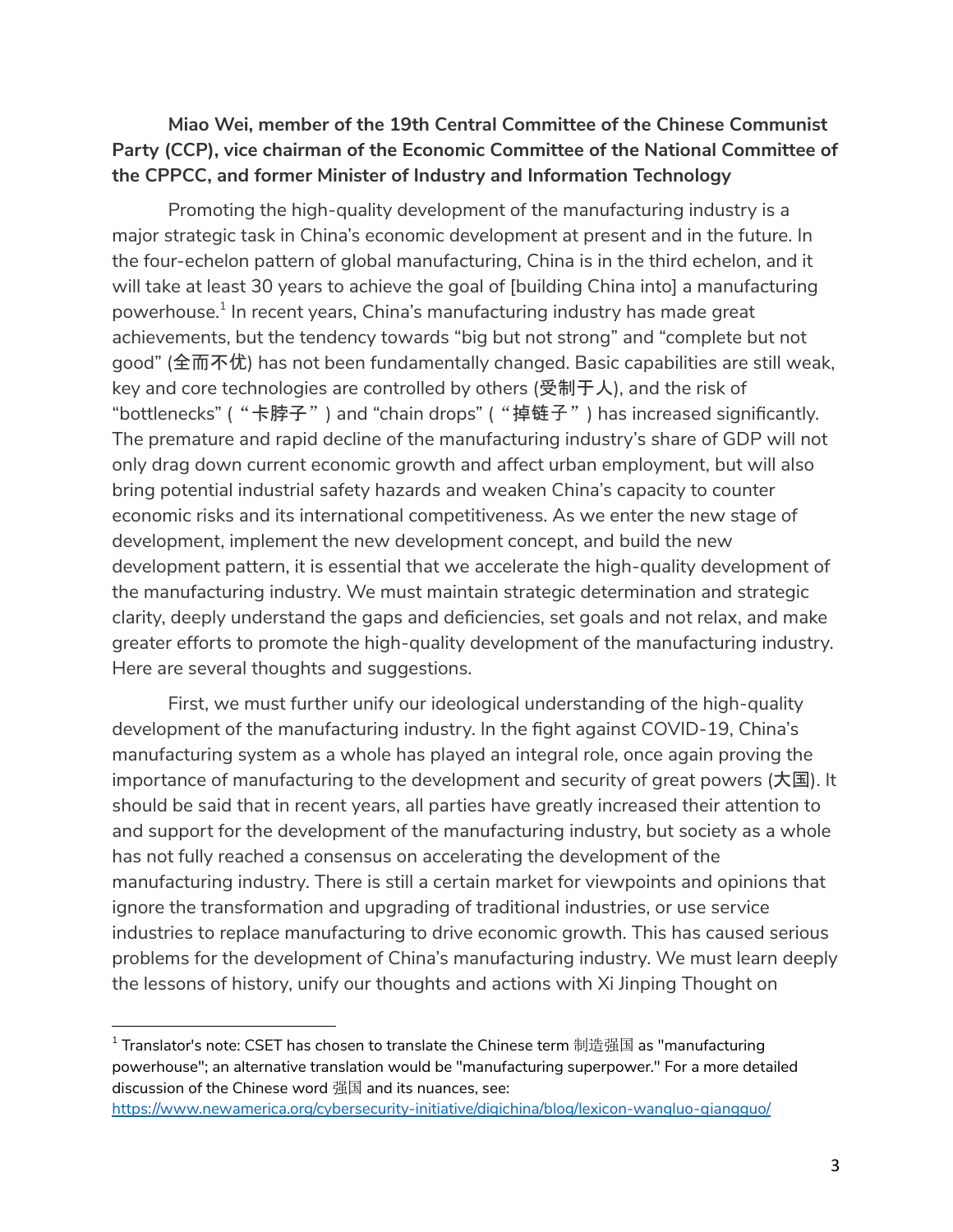Socialism with Chinese Characteristics for a New Era, further emphasize the strategic position and role of the manufacturing industry, pay close attention to the various tasks of high-quality development of the manufacturing industry, stabilize the fundamental ratio of manufacturing to GDP, accelerate the pace at which we become a manufacturing powerhouse, protect China's most complete industrial systems, enhance the independent controllability (自主可控能力) of the production and supply chains, and protect the foundation that we have built up over the decades.

Second, we must accelerate the improvement of systems and mechanisms conducive to the high-quality development of the manufacturing industry. Although there are many problems that restrict the high-quality development of China's manufacturing industry, the most fundamental issue is that market-oriented reforms are not in place. For instance, the mechanism of fair competition amongst enterprises is not yet sound, and some hidden market access restrictions still exist. The mechanism for marketization of the prices of factors of production (要素) is not perfect, and the prices for energy, land, and environmental protection are unable to fully reflect market supply and demand and the scarcity of resources. The tax burden on corporations is still heavy, and financial support for the manufacturing industry must be bolstered at once. We must continue to be goal-oriented and problem-oriented. We must intensify reforms and accelerate the improvement of systems and mechanisms that are conducive to the high-quality development of manufacturing. We must enhance the endogenous driving force and vitality of development.

Third, we must promote the deep integration of the innovation chain and the production chain. China's manufacturing industry does not excel in innovation primarily because the S&T innovation system is not sound. The problem of "dissonance" ("两张 皮") between S&T and industry has not yet been effectively resolved. The allocation of innovative resources is duplicated, dispersed, closed, and inefficient, and the industry's supply system for key general purpose technology has structural defects. We must deepen the reform of the S&T system, scientifically allocate S&T resources, deploy the innovation chain around the production chain, lay out the production chain around the innovation chain, and promote the deep integration of the innovation chain, production chain, policy chain, capital chain, and talent chain. We must accelerate the establishment of a technological innovation system around enterprises, actively explore new ways to give play to the advantages of the new nationwide system, and strengthen coordination between ministries and departments of S&T, industry, and so forth.

Fourth, we must accelerate the construction of a talent cadre that supports the high-quality development of the manufacturing industry. China is rich in labor resources and has a substantial talent cadre. However, there is a large talent gap in emerging